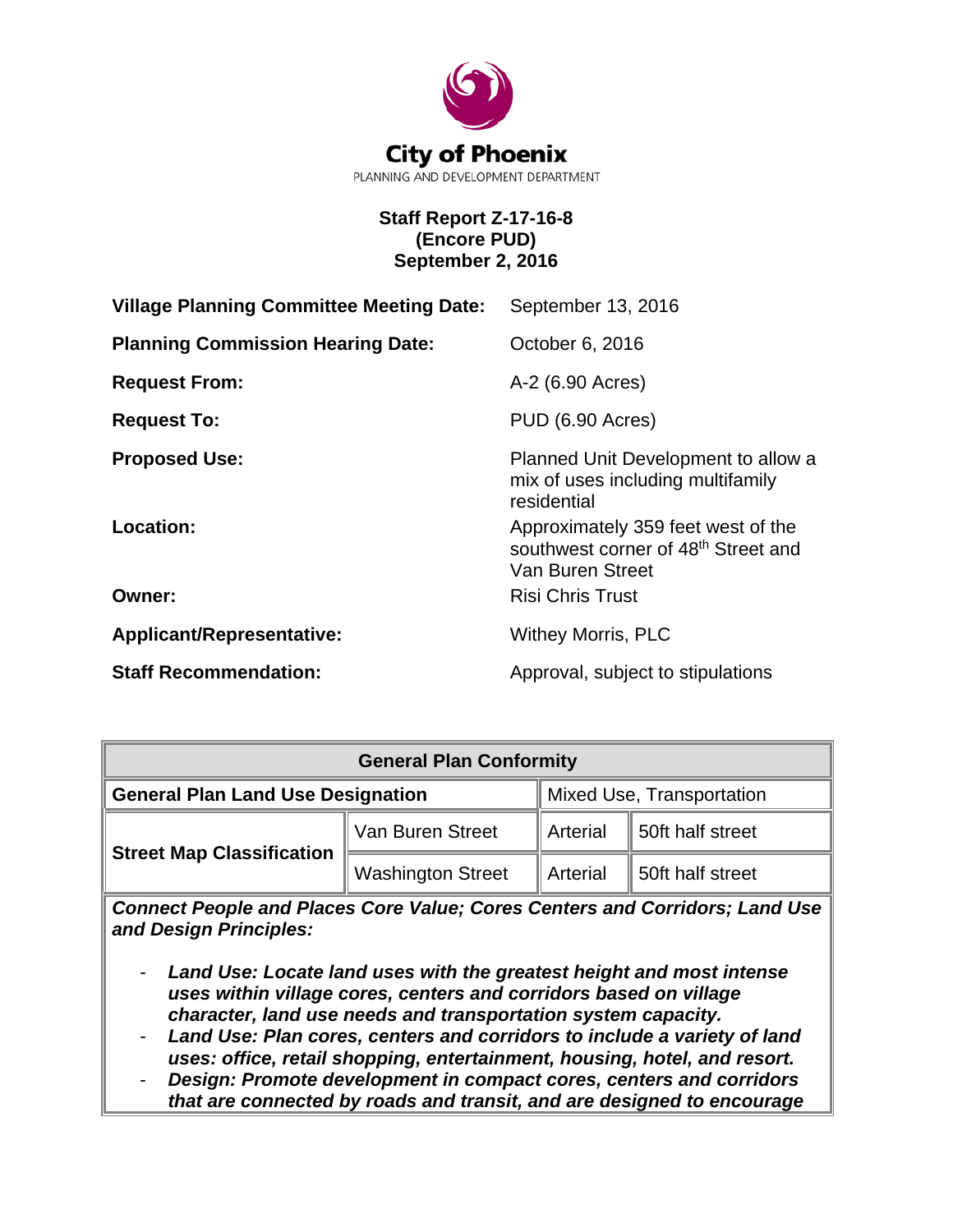# *walking and bicycling.*

The proposal provides for a mix of uses and housing in one of the Camelback East Village Cores and within the light rail corridor and Gateway Employment corridor.

*Connect People and Places Core Value; Transit Oriented Development; Land Use Principle: Encourage high-density housing and high intensity employment uses to locate adjacent or close to transit stations per adopted transit district plans.* 

The proposed PUD would allow for multi-family development within 0.5 miles of two light rail stations.

# **Area Plan**

44<sup>th</sup> Street Corridor Specific Plan. See background item #6

# **Background/Issues/Analysis**

- 1. This is a request to rezone a 6.90 acre site located approximately 359 feet west of the southwest corner of 48<sup>th</sup> Street and Van Buren Street from A-2 (Industrial District) to PUD (Planned Unit Development) to allow for a mix of uses including multifamily residential.
- 2. The subject site is adjacent to the State Route 143 Freeway with its primary frontage on Van Buren Street, with a narrow portion of the property extending south to Washington Street.

GENERAL PLAN AND 44th STREET SPECIFIC PLAN

- 3. The General Plan Land Use Map designations for the site are Mixed Use and Transportation. While the proposed mix of uses included in the PUD is not consistent with the Transportation designation, a General Plan map amendment is not required because this portion of the site is less than 10 acres.
- 4. The property falls within the boundaries of one of the Camelback East Village's Primary Cores. The proposal for a 4-story building with a mixture of uses and multi-family residential is consistent with several General Plan principles regarding the location of buildings with the greatest height and mix of uses within village cores and within the light rail corridor.
- 5. The project falls within 0.5 miles of both the 44<sup>th</sup> Street light rail station and the newly adopted 50th Street light rail station. The *Transit Oriented Development*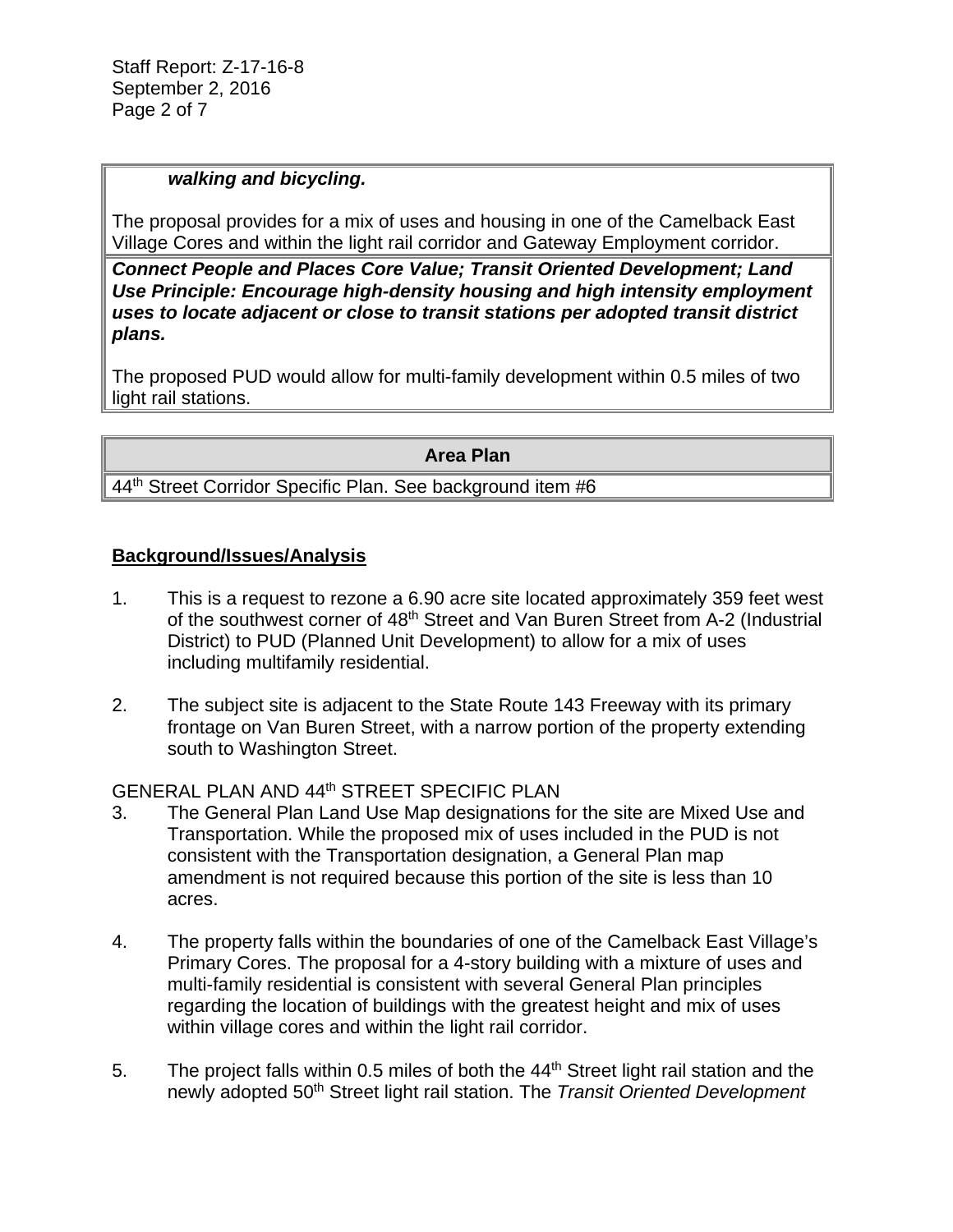*Strategic Policy Framework* designates the 44th Street station area as a Major Urban Center and the 50<sup>th</sup> Street station as a Minor Urban Center. Both the Major and Minor Urban Center designations provide policy support for development in excess of 4 stories. The proposed PUD has a maximum building height of 60 feet and proposes a 4-story apartment complex. The proposal is consistent with both the Major and Minor Urban Center place type designations.

6. The proposal falls within the boundaries of the 44<sup>th</sup> Street Corridor Specific Plan. The Specific Plan was adopted in 1991 to establish a framework so that development projected in the Corridor would occur in a manner compatible with existing residential neighborhoods. Only a portion of the property was addressed in the land use section of the Specific Plan. This portion of the subject site was designated Mixed Use 1 (MU 1). The Specific Plan defined MU 1 as a mix of uses that included multifamily residential (15+ dwelling units / acre). The proposed PUD is consistent with the MU 1 designation.

# SURROUNDING USES, ZONING, ZONING HISTORY

- 7. To the north of the site across Van Buren Street are a variety of uses from a restaurant to commercial offices all zoned C-3. To the south of the site across Washington Street is vacant property zoned A-2. To the east is a six-story office building situated between two vacant lots on Van Buren and Washington streets all zoned A-2, but with approved C-2 Mid-Rise (MR) zoning. To the west of the site is the State Route 143 Freeway.
- 8. A small portion of the northeast corner of the site was rezoned from A-2 Special Permit to A-2 in 2004 via rezoning case Z-83-04. The case removed the Special Permit for a heliport to allow for office and retail uses. The proposed office and retail uses were never developed.
- 9. The subject site was rezoned to C-2 MR in 1985 via rezoning case Z-106-85-8 to allow for a commercial and office complex. The commercial and office complex never developed and the C-2 MR zoning never vested. In 2012, a representative of the property owner submitted a letter to the Planning and Development Department electing to utilize the A-2 zoning. As a result of this request, the C-2 MR zoning was no longer effective.

# PROPOSAL

10. The proposal was developed utilizing the PUD zoning designation, which allows an applicant to propose uses, development standards, and design guidelines for a site. One of the goals of this process is to allow the applicant to develop standards that respond to the surrounding environment more so than conventional zoning districts allow. The end result is property rezoned with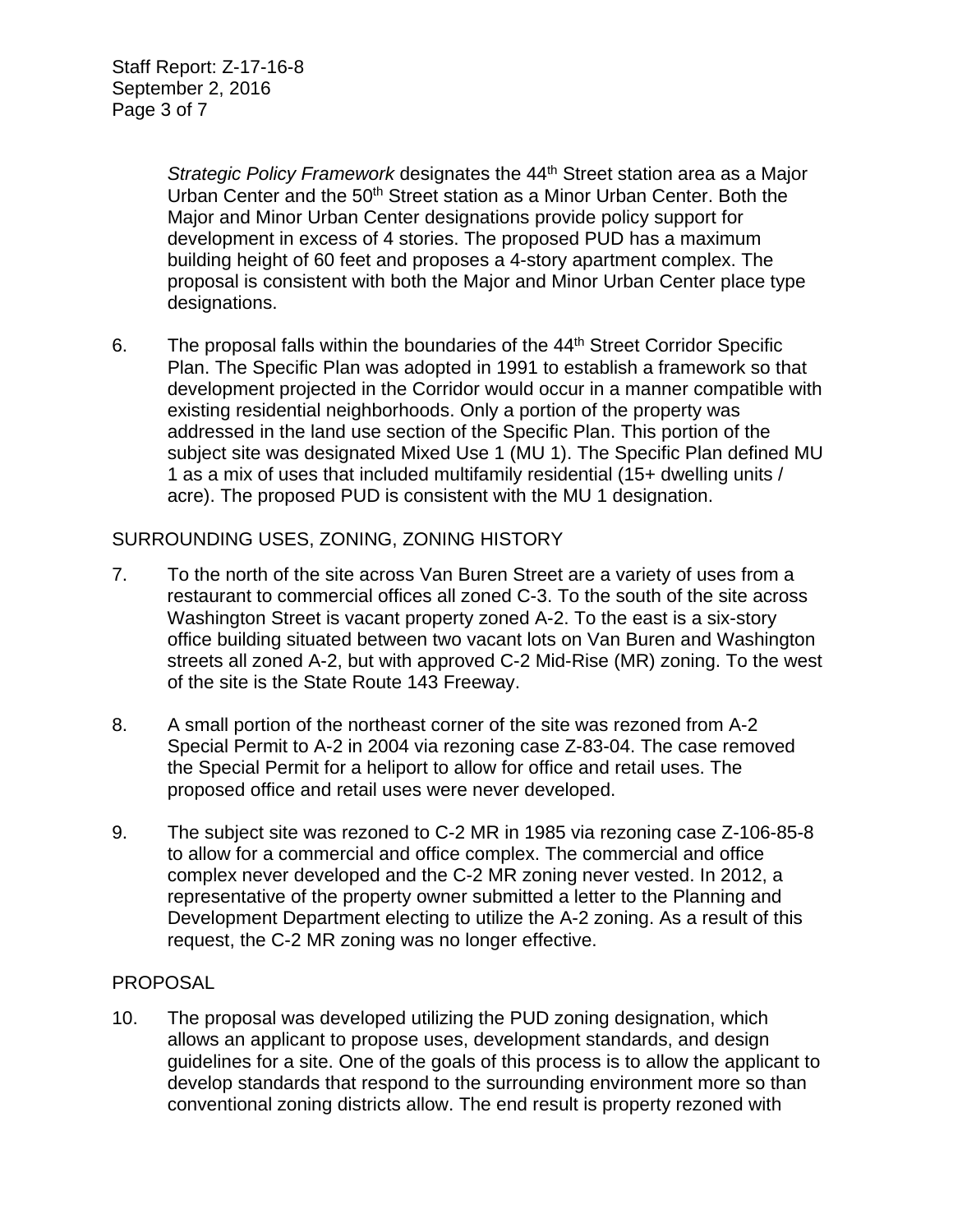standards crafted specifically for the site. Where the PUD Development Narrative is silent on a requirement, the applicable Zoning Ordinance provisions will be applied.

11. Due to its proximity to the light rail line and stations on Washington Street, the PUD utilizes the Walkable Urban (WU) Code from the Phoenix Zoning Ordinance as foundation for its allowed uses and development standards. Specifically, the PUD refers to the WU Code's T5:5 transect district. The PUD's development standards deviate from those found in the T5:5 transect for multifamily development.

#### DEVELOPMENT STANDARDS

12. Below is a summary of some of the proposed standards for the multi-family development as described in the attached PUD Development Narrative date stamped August 16, 2016 (Attachment C). All other uses, if or when they develop, will be in accordance with Section 1303 (T5:5 transect district) of the Phoenix Zoning Ordinance.

| <b>Development Standard</b>  | <b>Proposed</b>                    |
|------------------------------|------------------------------------|
| <b>Building Height</b>       |                                    |
| Multifamily development      | 60 ft. max.                        |
| <b>Dwelling Unit Density</b> |                                    |
| Multifamily development      | 39.13 du / acre max.               |
| <b>Building Setbacks</b>     |                                    |
| Van Buren Street             | 15 ft. min. / 40 ft. max.          |
| <b>Washington Street</b>     | 20 ft. min.                        |
| Interior - east and west     | 10 ft. min.                        |
| property lines               |                                    |
| <b>Landscape Setbacks</b>    |                                    |
| Van Buren Street             | 15ft. min                          |
| Washington                   | 10 ft. min                         |
| Interior - east and west     | 5 ft. min                          |
| property lines               |                                    |
| Lot Coverage                 |                                    |
| All buildings                | 80% max.                           |
| Parking                      |                                    |
| Off-street parking           | 1 space per bedroom with a         |
|                              | maximum of 1.5 spaces per unit     |
|                              |                                    |
|                              | Guest parking: 0.3 spaces per unit |
|                              | of unreserved parking              |
| <b>Bicycle</b>               | 1 space per every 4 units. 50      |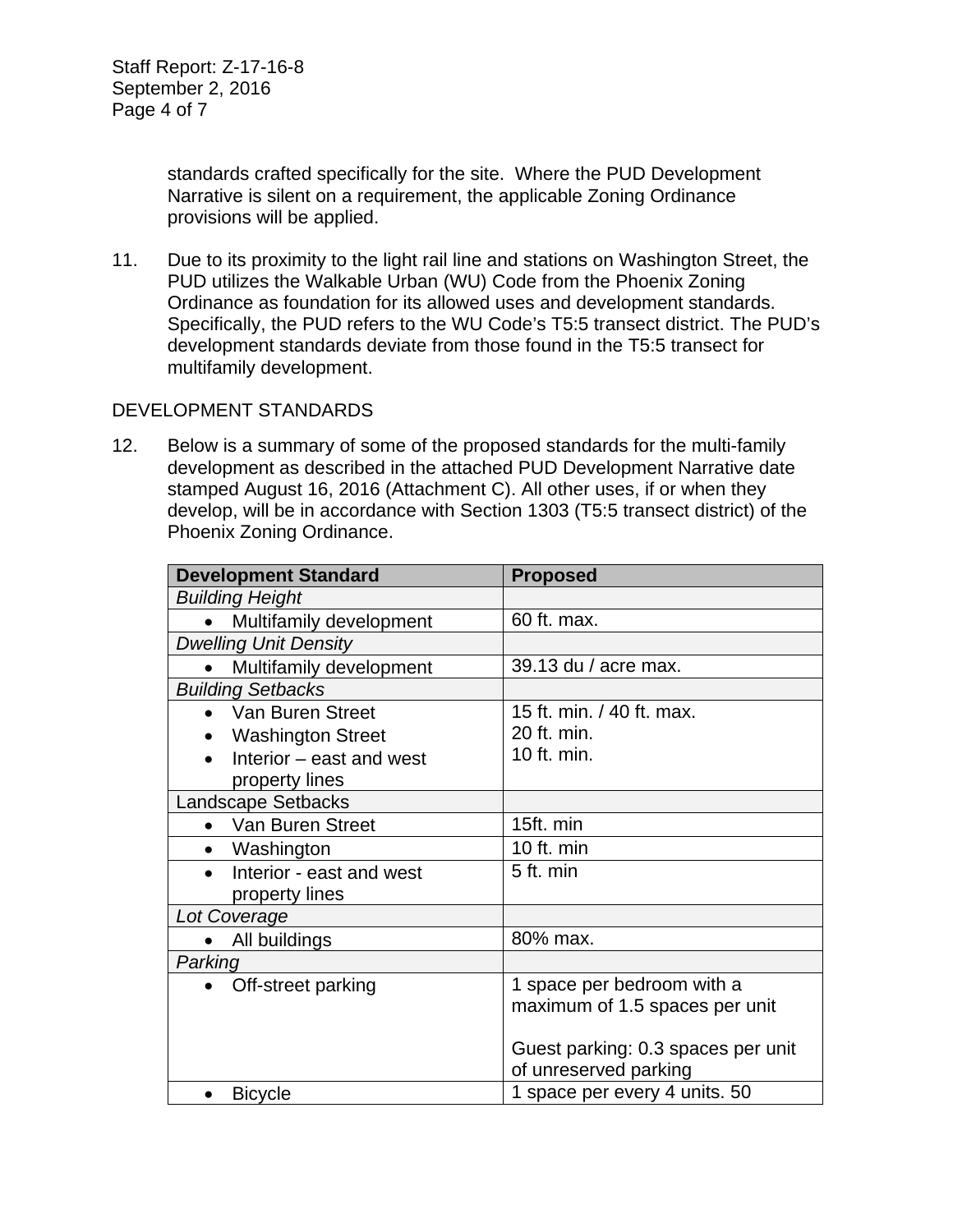|                 | spaces max. |
|-----------------|-------------|
| Open Space      |             |
| Gross site area | 15% min.    |

# DESIGN GUIDELINES

13. In addition to the applicable design guidelines detailed in the Phoenix Zoning Ordinance, the Development Narrative proposes additional design standards intended to offer increased architectural enhancements. Design guidelines detailing acceptable methods of building articulation and exterior building materials are included to ensure high-quality design. Exhibit 6 of the PUD Narrative provides conceptual elevations for the proposed multi-family development.

# **SIGNS**

14. The PUD proposes compliance with Section 1308 (Signage Standards) of the Phoenix Zoning Ordinance and establishes a maximum height for grounds signs of eight feet.

# **MISCELLANEOUS**

15. The site is approximately 0.84 miles from the Phoenix Sky Harbor International Airport. The Aviation Department has reviewed the rezoning application and requests that the property owner record a Notice to Prospective Purchasers of Proximity to Airport in order to disclose the existence, and operational characteristics of City of Phoenix Sky Harbor International Airport (PHX) to future owners or tenants of the property.

In addition to the notification requirement the Aviation Department has made two additional requests. The first is that the developer provide documentation prior to final site plan approval that the developed received a "No Hazard Determination" from the Federal Aviation Administration. The second request is that if temporary equipment used during construction exceeds the height of the permanent structure another set of documentation noting a "No Hazard Determination" shall be submitted. Stipulations have been included that address the Aviation Department's requests.

- 16. The Street Transportation Department has submitted several requests for the development:
	- A 10 ft. sidewalk easement shall be dedicated along the south side of Van Buren Street
	- The applicant shall submit a Traffic Impact Statement for review and approval.
	- The developer shall update all existing off-site street improvements to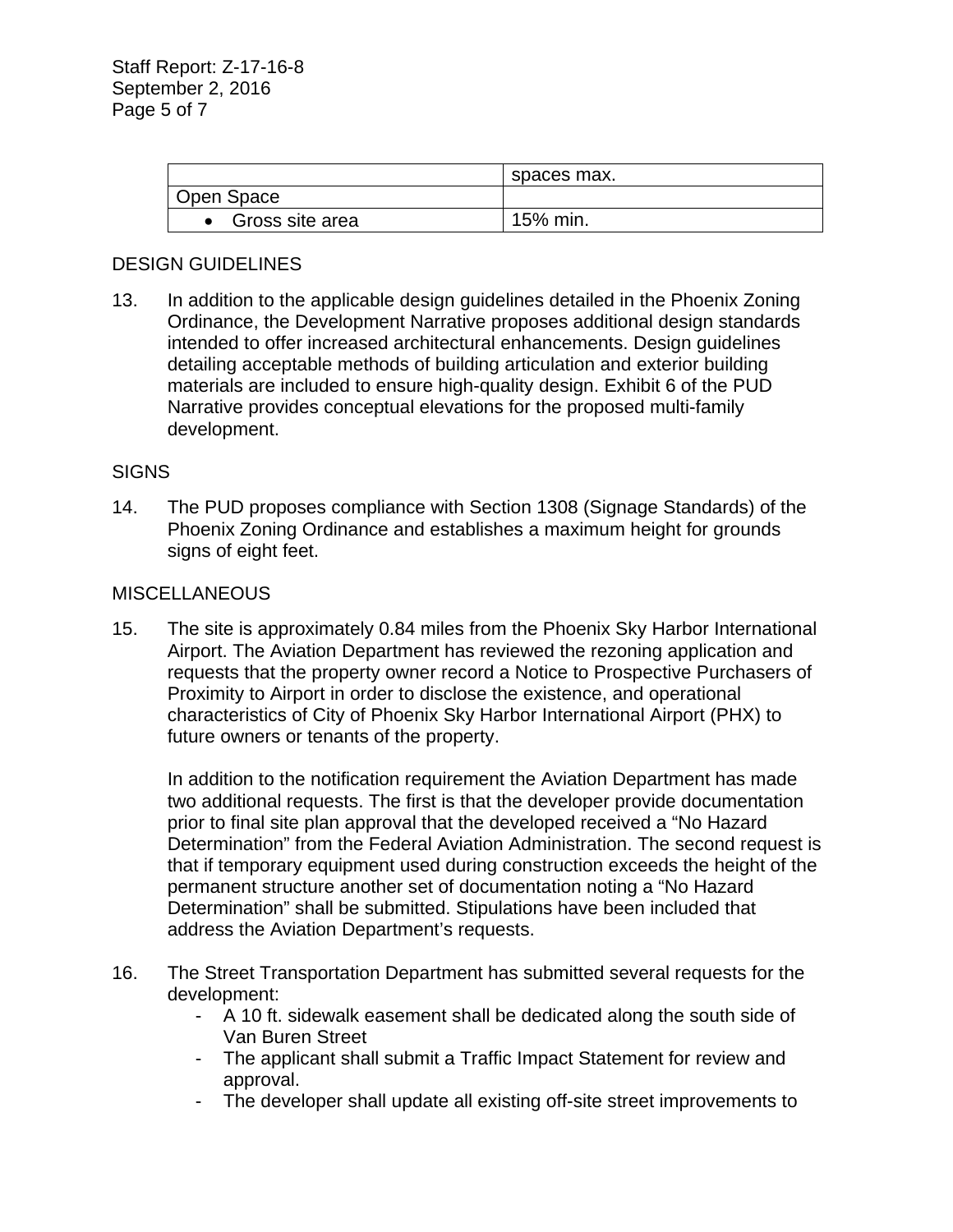Staff Report: Z-17-16-8 September 2, 2016 Page 6 of 7

current ADA guidelines.

Stipulations have been included that address the Street Transportation Department's requests.

- 17. The City of Phoenix Floodplain Management division of the Street Transportation Department has determined that this parcel is not in a Special Flood Hazard Area (SFHA), but is located in a Shaded Zone X, on panel 2195 L of the Flood Insurance Rate Maps (FIRM) dated October 16, 2013.
- 18. The Water Services Department has noted the following regarding the request:
	- A water main extension will be required
	- The Phoenix Fire Department may ask the developer to install a public fire hydrant.
	- A public sewer easement will need to be dedicated for the existing sewer main that runs north and south along the west property line.
- 19. Development and use of the site is subject to all applicable codes and ordinances. Zoning approval does not negate other ordinance requirements and other formal actions may be required.

# **Findings**

- 1. The proposal is consistent with several General Plan policies related to development within a village core and within the light rail corridor.
- 2. The proposal will provide additional housing options within 0.5 miles of two light rail stations.
- 3. The proposed development standards in the PUD are compatible with the surrounding land use pattern.

# **Stipulations**

- 1. An updated Development Narrative for the Encore PUD reflecting the changes approved through this request shall be submitted to the Planning and Development Department within 30 days of City Council approval of this request. The updated Development Narrative shall be consistent with the Development Narrative date stamped August 16, 2016 as modified by the following stipulations:
	- a. Page 16, Development Standards Table: Remove "Maximum: 270 units".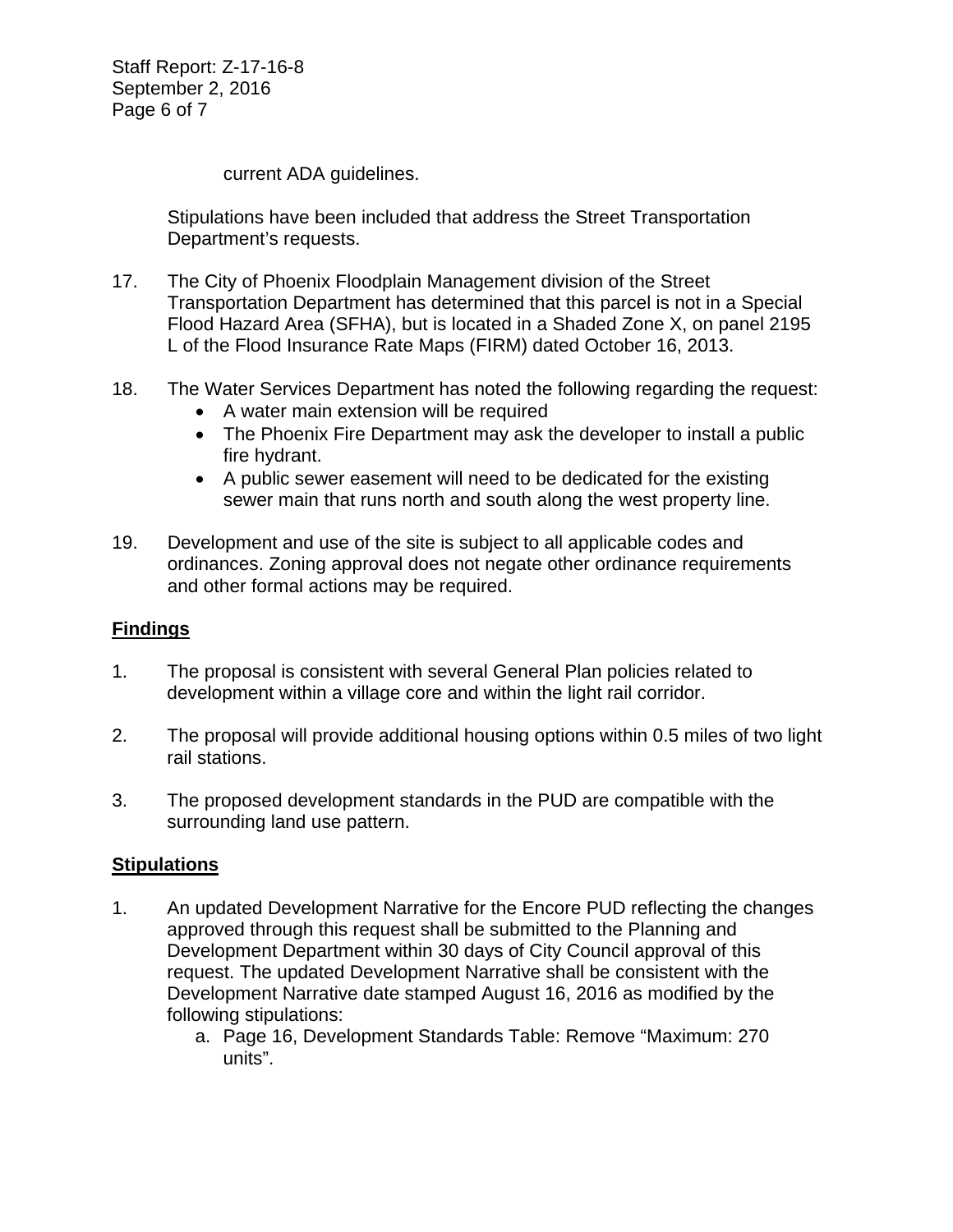Staff Report: Z-17-16-8 September 2, 2016 Page 7 of 7

- 2. The property owner shall record a Notice to Prospective Purchasers of Proximity to Airport in order to disclose the existence, and operational characteristics of City of Phoenix Sky Harbor International Airport (PHX) to future owners or tenants of the property. The form and content of such documents shall be according to the templates and instructions provided which have been viewed and approved by the City Attorney.
- 3. The developer shall provide documentation to the Planning and Development and Aviation departments prior to final site plan approval that Form 7460-1 has been filed for the development and that the development received a "No Hazard Determination" from the Federal Aviation Administration.
- 4. If temporary equipment used during construction exceeds the height of the permanent structure a separate Form 7460-1 shall be submitted to the Federal Aviation Administration (FAA) and a "No Hazard Determination" obtained prior to the construction start date.
- 5. The developer shall dedicate a 10-foot sidewalk easement along the south side of Van Buren Street as approved by the Street Transportation and Planning and Development Departments.
- 6. The developer shall construct all streets within and adjacent to the development with paving, curb, gutter, sidewalk, curb ramps, streetlights, median islands, landscaping and other incidentals as per plans approved by the Planning and Development Department. All improvements shall comply with all ADA accessibility standards.
- 7. The applicant shall submit a Traffic Impact Study to the Street Transportation Department and the Planning and Development Department prior to preliminary site plan review. The applicant shall be responsible for any dedications and required improvements as recommended by the approved traffic study, as approved by Planning and Development Department and the Street Transportation Department.

# **Writer**

J.Bednarek September 2, 2016

# **Attachments**

Attachment A: Zoning sketch Attachment B: Aerial Attachment C: PUD Narrative Hearing Draft – August 16, 2016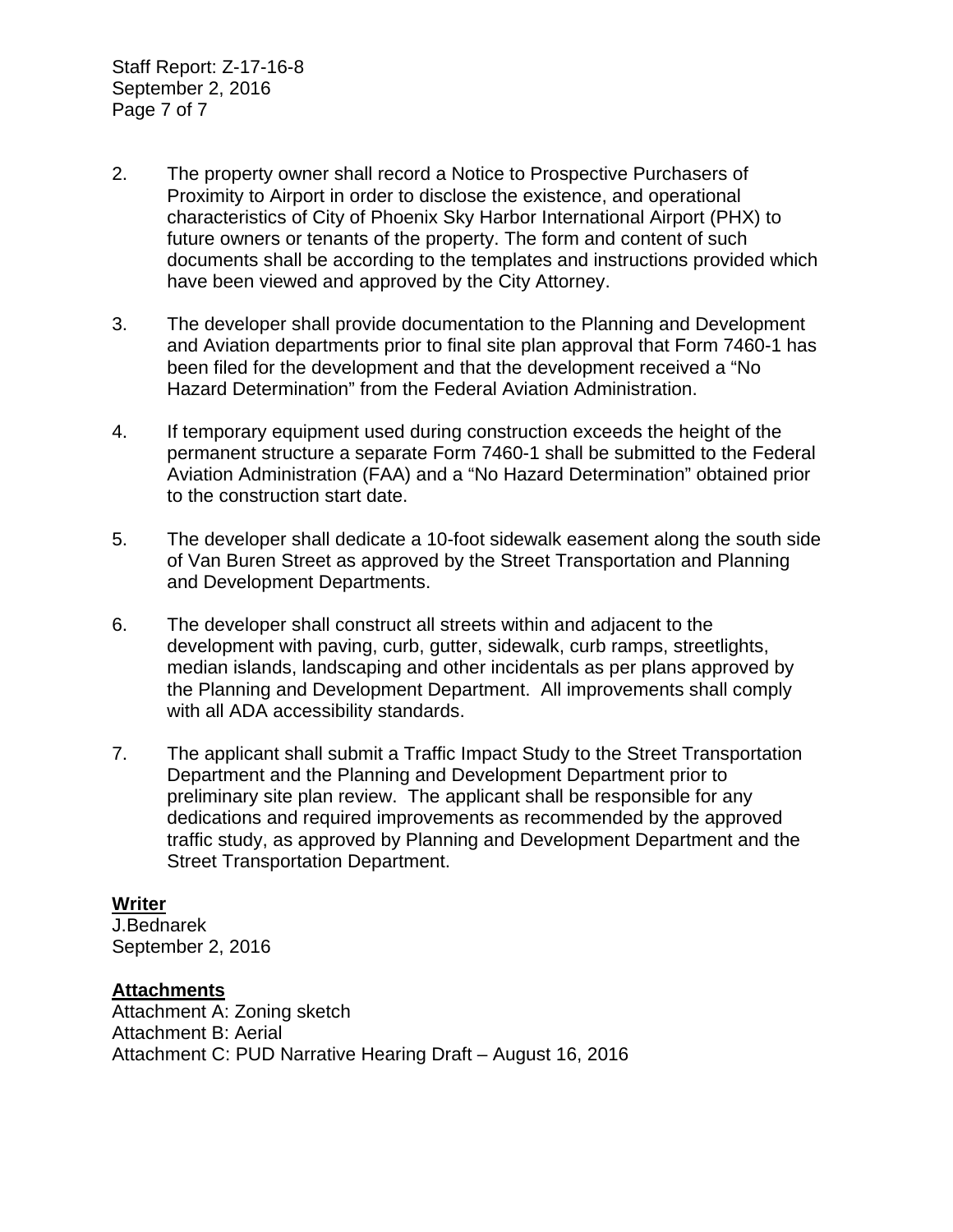

R:\IS\_Team\Core\_Functions\Zoning\sketch\_maps\2016\Z-17-16.mxd